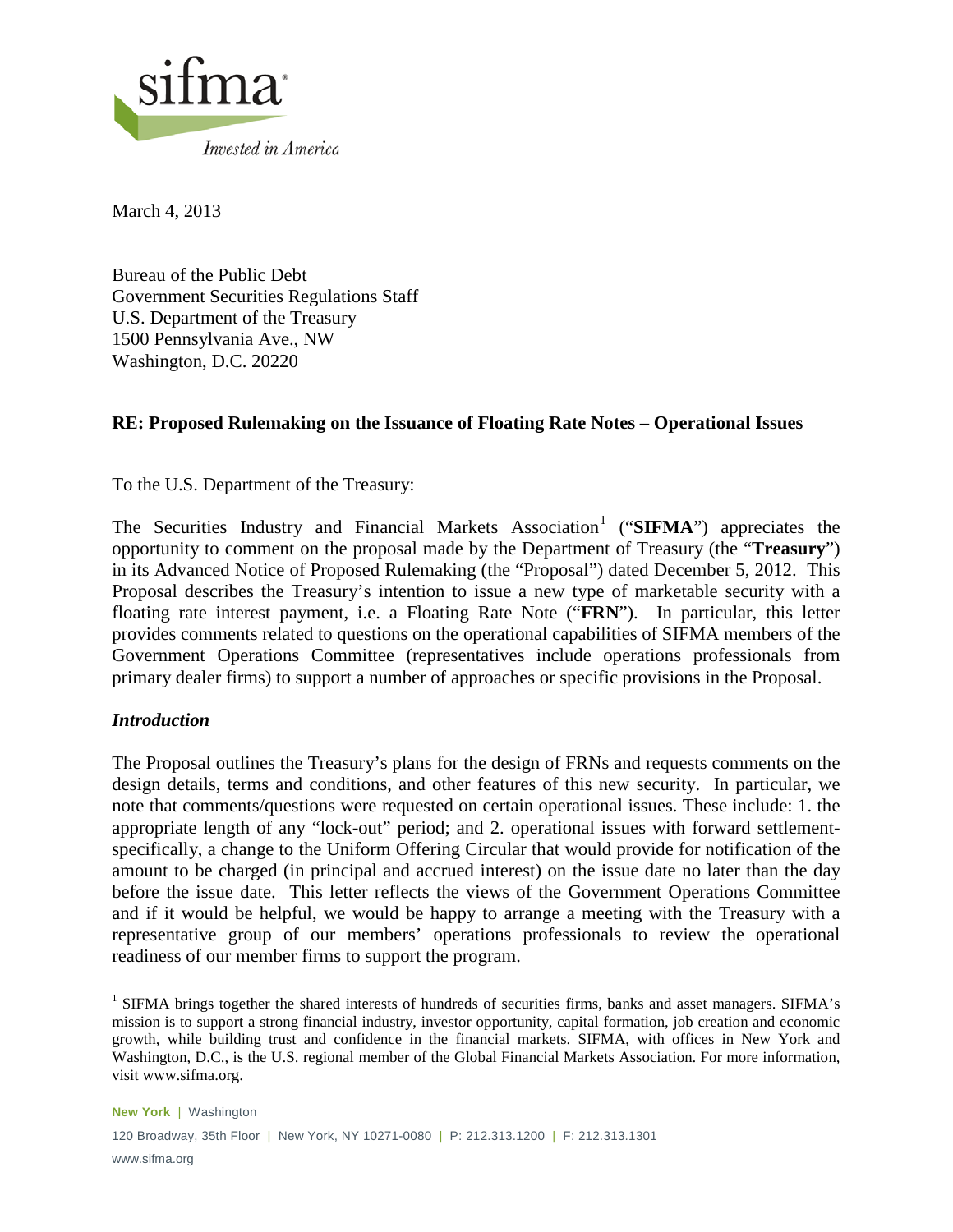# *Lock Out Period*

The Treasury seeks comments on the appropriate length of the lock out period for FRNs. Specifically, the Treasury notes:

The current convention in the floating rate securities market is for interest payments to be set five business days in advance of the Payment Dates. This standard practice dates back to the late 1980s. Investors requested the five business-day notice for operational purposes. Given technological advancement, we believe one Business Day notice of interest payments should suffice. Please comment on the appropriate length of the lock out period.

SIFMA agrees with the assertion that technological advancement would permit a shortening of the standard "lock-out" period of five days. Our members believe that a one-day lock-out period is possible from an operations perspective and firms would need minimal advance preparations to implement. However, given that this would be a change to a long-standing market convention, we believe that, at least initially, a 2-day lock-out period would be optimal for operational efficiency. The benefit of an initial 2-day lock-out period is that it would accommodate both the firms who are currently able to absorb a shorter lock-out period in their current operational flow, as well as firms that would have to make operational adjustments. In addition, buyside members also indicated, that a 2-day lock-out period would be optimal to achieve operational efficiency. We believe that after an initial period of adjustment to the 2-day lock-out period, it would be easier to fully understand the capabilities to move to a one-day lockout period, and to subsequently implement this change with no potential operation disruption.

We would also like to note that the choice of index for FRNs will impact the operational efficiency of firms with respect to the length of the lock out period. In order to make the appropriate changes to systems and to develop the technology to implement a system for FRNs, it would be helpful to know the index that will be used in connection with FRNs and where that index will be available as soon as possible.

In sum, SIFMA recommends a 2-day lock-out period for operational efficiency, and also underscores the importance of announcing the choice of FRN index as soon as practical and with sufficient advance notice to market participants.

## *Forward Settlement*

In the Proposal the Treasury notes a possible change to the Uniform Offering Circular to accommodate the forward settlement of FRNs after auction. Specifically with respect to FRNs, the Proposal notes that "if the auction date is more than one day before the issue date, the amount of accrued interest for reopening may not be known. That could be problematic if the initial Index Rate is not known by the day after the auction." The Treasury is considering changing the